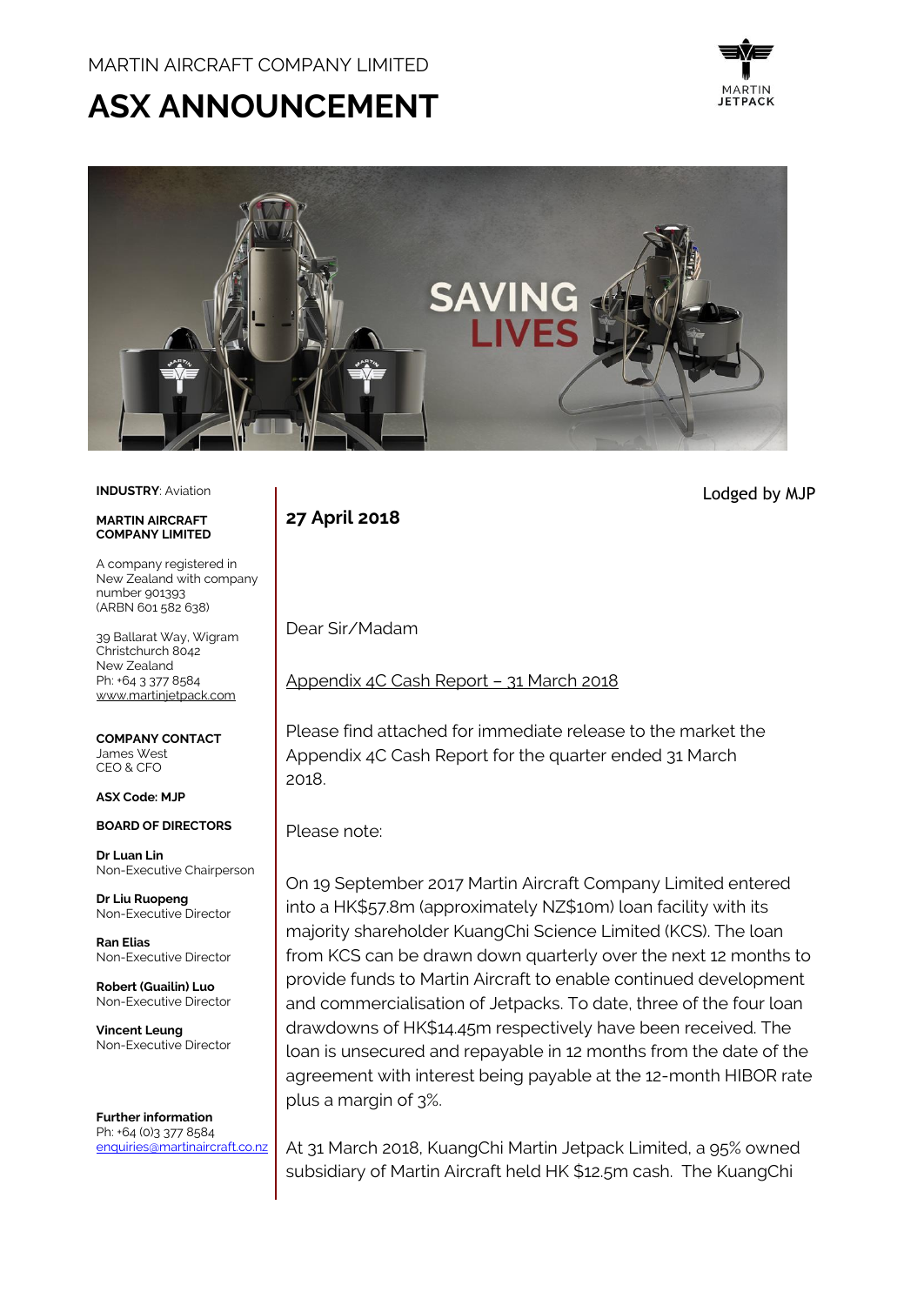Martin Jetpack Limited cash is consolidated into Martin Aircraft financial statements and is included in the Appendix 4C Consolidated Cash Flow Quarterly Report.

With respect to accounting treatment of research and development expenses, these expenses have been treated as research and development expense in the Cash Flow Quarterly Report instead of cash flows from Investing Activities - refer to Note 2a(iii) of the Notes to Consolidated Financial Statements of the Annual Report 2017 for further information. This is an accounting classification and has no impact on cash on hand.

Consolidated cash on hand at 31 March 2018 is NZ\$6.18 million.

Yours faithfully

WWest

**James West CEO**

#### **ABOUT THE MARTIN AIRCRAFT COMPANY LIMITED**

The Martin Aircraft Company has evolved to become the world leader in jetpack development and commercialisation. Initially conceived to be the ultimate in personal transportation, the Martin Jetpack's potential for alternative applications soon became clear and led the company to refocus its vision to include being part of the global crusade to save and improve lives.

The Martin Jetpack has the pedigree of design ingenuity and innovation for which New Zealand is renowned. Designed with the goal to be the world's safest light aircraft, its potential applications span first response, search and rescue, military operations and commercial operations. It has the capability to be used in both a manned and unmanned capacity, which makes it the world's smallest and most practical Optionally Piloted Hovering Air Vehicle (OPHAV).

More detailed information about Martin Aircraft and the Martin Jetpack is available at www.martinjetpack.com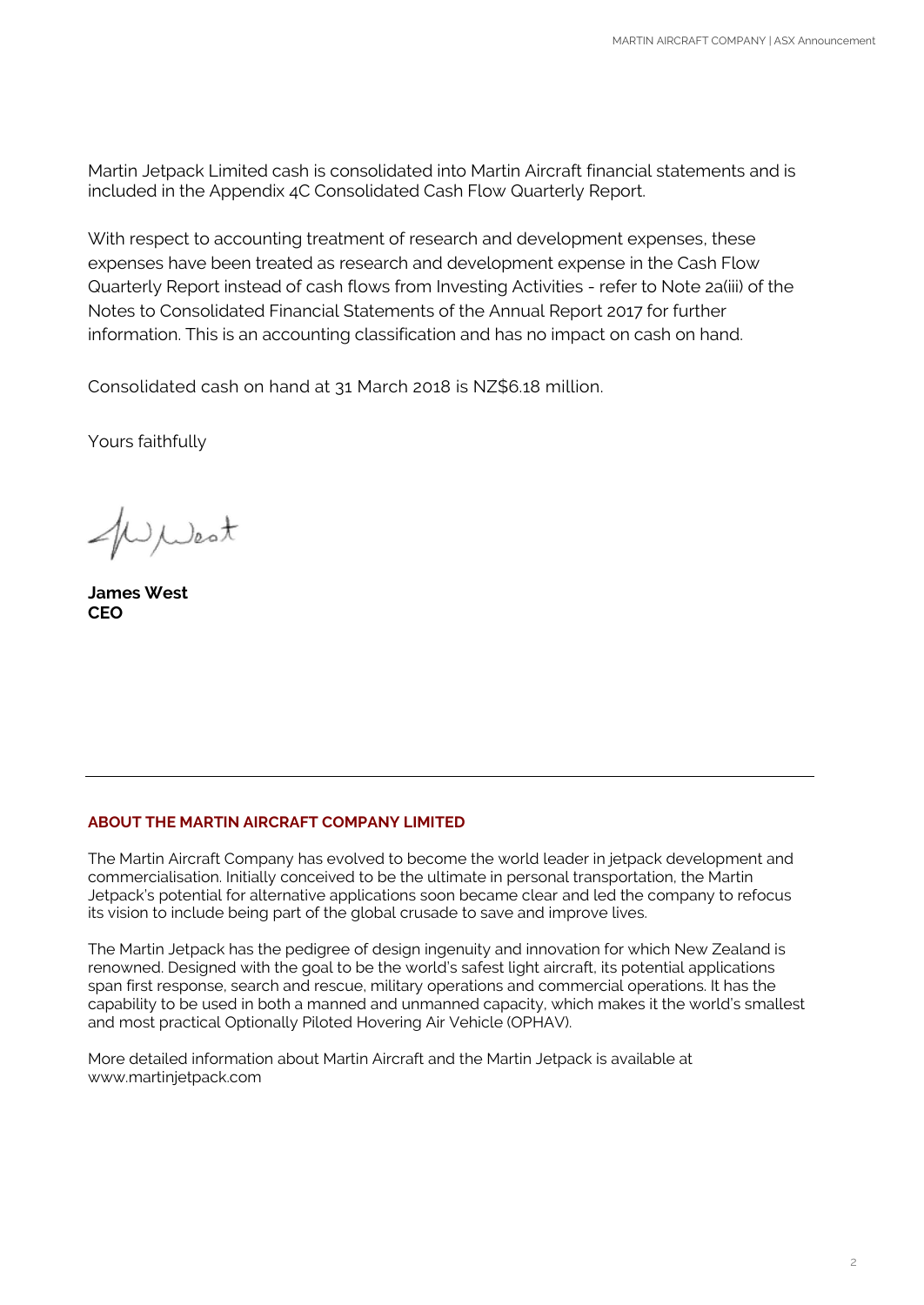## **Appendix 4C**

### **Quarterly report for entities subject to Listing Rule 4.7B**

#### **Name of entity**

Martin Aircraft Company Limited

901393 / 601 582 638 31 March 2018

#### **NZ Company number /ARBN Quarter ended ("current quarter")**

| <b>Consolidated statement of cash flows</b> |                                                                    | <b>Current quarter</b><br>\$NZ'000 | Year to date<br>(9 months)<br>\$NZ'000 |
|---------------------------------------------|--------------------------------------------------------------------|------------------------------------|----------------------------------------|
| 1.                                          | Cash flows from operating activities                               |                                    |                                        |
| 1.1                                         | Receipts from customers                                            |                                    |                                        |
| 1.2                                         | Payments for                                                       |                                    |                                        |
|                                             | research and development<br>(a)                                    | (1,385)                            | (4,776)                                |
|                                             | product manufacturing and operating<br>(b)<br>costs                | (43)                               | (116)                                  |
|                                             | (c)<br>advertising and marketing                                   | (39)                               | (221)                                  |
|                                             | (d)<br>leased assets                                               | (124)                              | (348)                                  |
|                                             | staff costs<br>(e)                                                 | (500)                              | (1,723)                                |
|                                             | (f)<br>administration and corporate<br>costs/other working capital | (240)                              | (1,528)                                |
| 1.3                                         | Dividends received                                                 |                                    |                                        |
| 1.4                                         | Interest and other items of a similar nature<br>received           | 11                                 | 54                                     |
| 1.5                                         | Interest and other costs of finance paid                           | (4)                                | (4)                                    |
| 1.6                                         | Income taxes refunded/(paid)                                       | (4)                                | 149                                    |
| 1.7                                         | Other (provide details if material)                                |                                    | 4                                      |
| 1.8                                         | Net cash from / (used in) operating<br>activities                  | (2, 328)                           | (8,509)                                |

| 2.  | Cash flows from investing activities |      |  |
|-----|--------------------------------------|------|--|
| 2.1 | Payments to acquire:                 |      |  |
|     | property, plant and equipment<br>(a) | (59) |  |
|     | businesses (see item 10)<br>(b)      |      |  |
|     | investments<br>(C)                   |      |  |
|     | intellectual property<br>(d)         |      |  |
|     | other non-current assets<br>(e)      |      |  |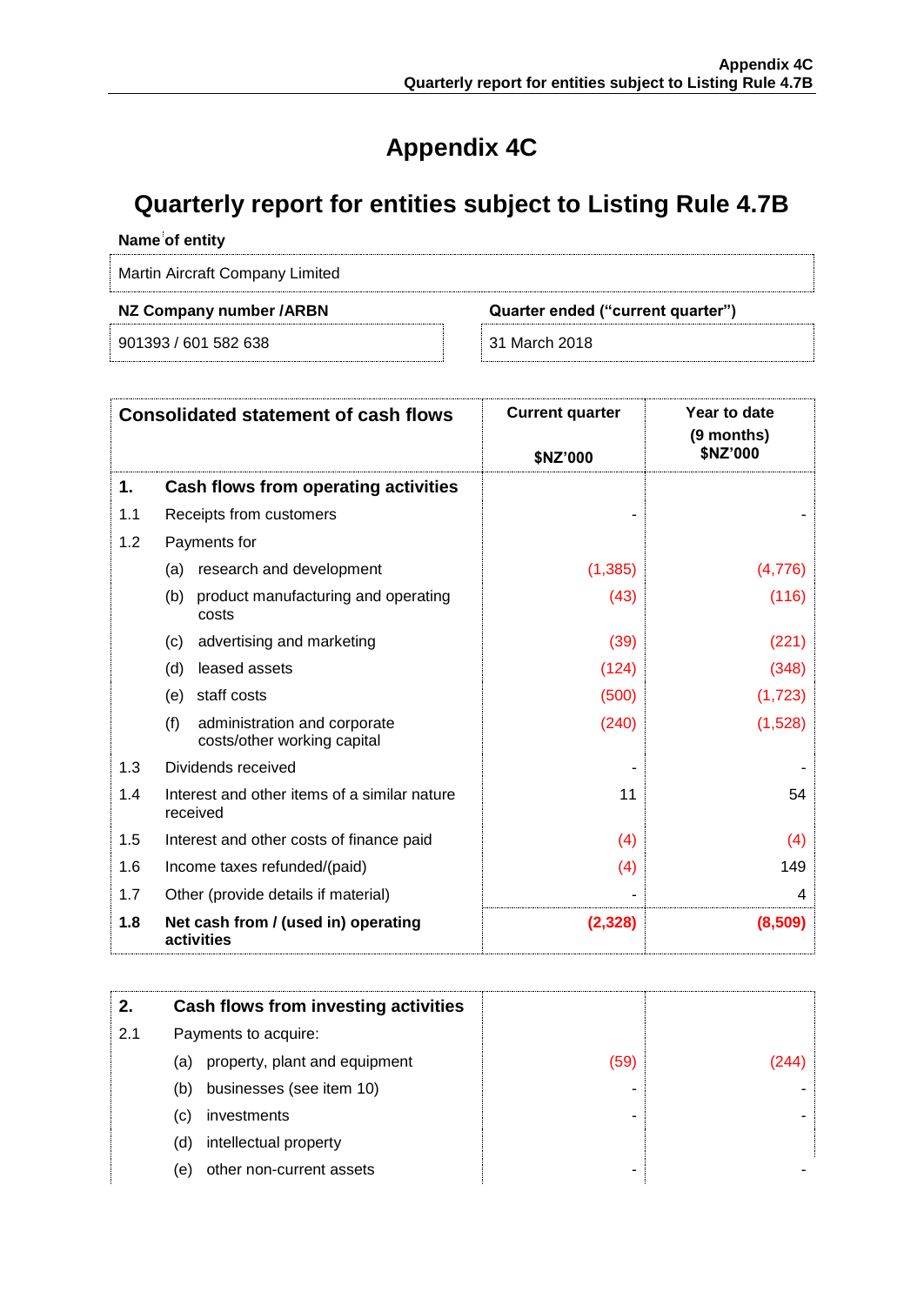| <b>Consolidated statement of cash flows</b> |                                                   | <b>Current quarter</b> | Year to date<br>(9 months)<br>\$NZ'000 |
|---------------------------------------------|---------------------------------------------------|------------------------|----------------------------------------|
|                                             |                                                   | \$NZ'000               |                                        |
| 2.2                                         | Proceeds from disposal of:                        |                        |                                        |
|                                             | property, plant and equipment<br>(a)              |                        |                                        |
|                                             | businesses (see item 10)<br>(b)                   |                        |                                        |
|                                             | (c)<br>investments                                |                        |                                        |
|                                             | (d)<br>intellectual property                      |                        |                                        |
|                                             | other non-current assets<br>(e)                   |                        |                                        |
| 2.3                                         | Cash flows from loans to other entities           |                        |                                        |
| 2.4                                         | Dividends received (see note 3)                   |                        |                                        |
| 2.5                                         | Other (provide details if material)               |                        |                                        |
| 2.6                                         | Net cash from / (used in) investing<br>activities | (59)                   |                                        |

| 3.   | Cash flows from financing activities                                           |       |       |
|------|--------------------------------------------------------------------------------|-------|-------|
| 3.1  | Proceeds from issues of shares                                                 |       |       |
| 3.2  | Proceeds from issue of convertible notes                                       |       |       |
| 3.3  | Proceeds from exercise of share options                                        |       |       |
| 3.4  | Transaction costs related to issues of<br>shares, convertible notes or options |       |       |
| 3.5  | Proceeds from borrowings                                                       | 2,425 | 5,072 |
| 3.6  | Repayment of borrowings                                                        |       |       |
| 3.7  | Transaction costs related to loans and<br>borrowings                           |       |       |
| 3.8  | Dividends paid                                                                 |       |       |
| 3.9  | Other (provide details if material)                                            |       |       |
| 3.10 | Net cash from / (used in) financing<br>activities                              | 2,425 | 5,072 |

| 4.  | Net increase / (decrease) in cash and<br>cash equivalents for the period |         |         |
|-----|--------------------------------------------------------------------------|---------|---------|
| 4.1 | Cash and cash equivalents at beginning of<br>quarter/year to date        | 6,202   | 9,759   |
| 4.2 | Net cash from / (used in) operating<br>activities (item 1.8 above)       | (2,328) | (8,509) |
| 4.3 | Net cash from / (used in) investing activities<br>(item 2.6 above)       | (59)    | (244)   |
| 4.4 | Net cash from / (used in) financing activities<br>(item 3.10 above)      | 2,425   | 5.072   |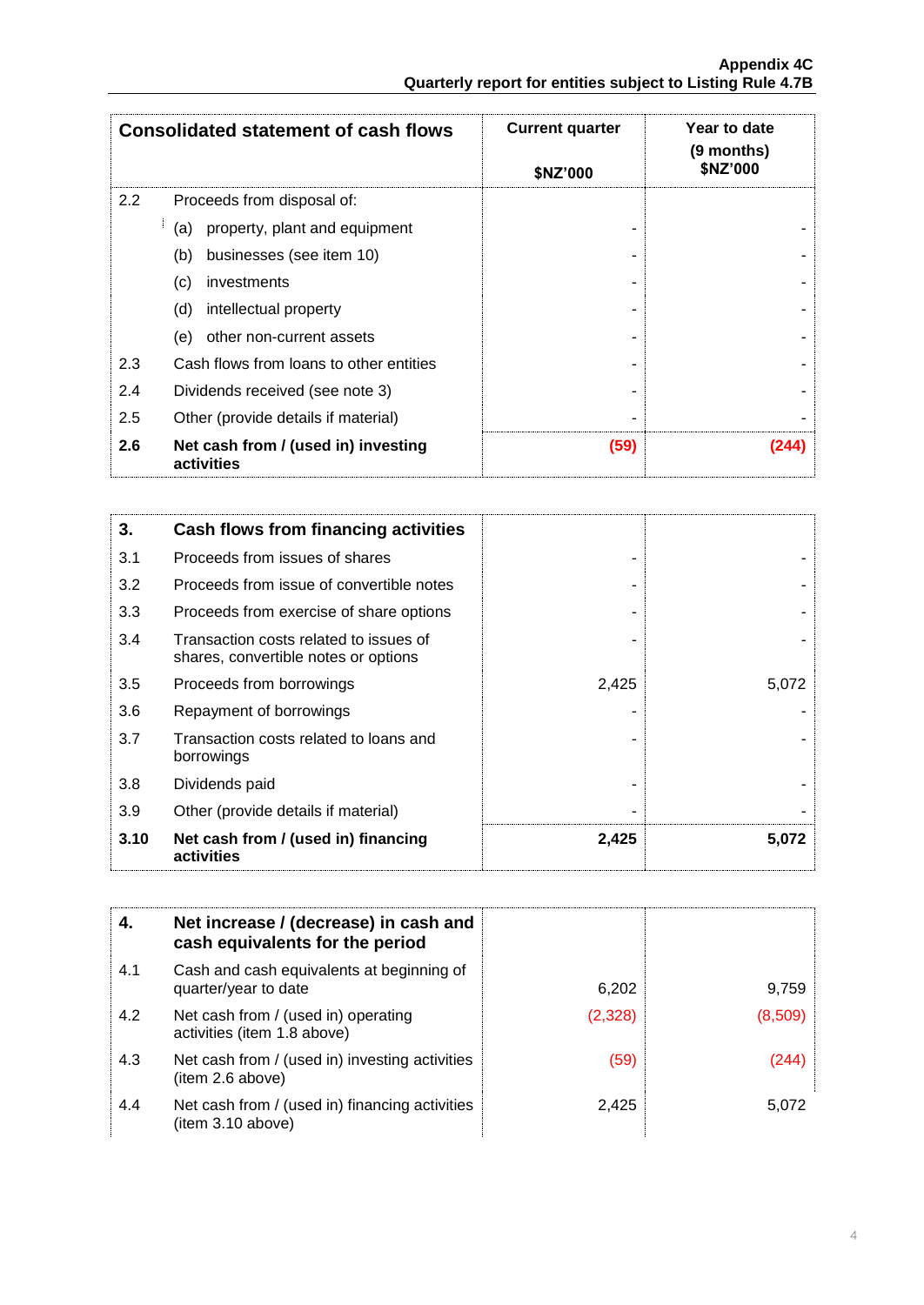| <b>Consolidated statement of cash flows</b> |                                                      | <b>Current quarter</b><br>\$NZ'000 | Year to date<br>(9 months)<br>\$NZ'000 |
|---------------------------------------------|------------------------------------------------------|------------------------------------|----------------------------------------|
| 4.5                                         | Effect of movement in exchange rates on<br>cash held | (64)                               | 98.                                    |
| 4.6                                         | Cash and cash equivalents at end of<br>quarter       | 6.176                              | 6.176                                  |

| 5.  | Reconciliation of cash and cash<br>equivalents<br>at the end of the quarter (as shown in the<br>consolidated statement of cash flows) to the<br>related items in the accounts | <b>Current quarter</b><br>\$NZ'000 | <b>Previous quarter</b><br>\$NZ'000 |
|-----|-------------------------------------------------------------------------------------------------------------------------------------------------------------------------------|------------------------------------|-------------------------------------|
| 5.1 | <b>Bank balances</b>                                                                                                                                                          | 1.130                              | 307                                 |
| 5.2 | Call deposits                                                                                                                                                                 | 5.046                              | 5,894                               |
| 5.3 | Bank overdrafts                                                                                                                                                               |                                    |                                     |
| 5.4 | Other (provide details)                                                                                                                                                       | -                                  |                                     |
| 5.5 | Cash and cash equivalents at end of<br>quarter (should equal item 4.6 above)                                                                                                  | 6,176                              | 6,201                               |

#### **6.** Payments to directors of the entity and their associates

| 6.1 | Aggregate amount of payments to these parties included in item 1.2                  | 31 |
|-----|-------------------------------------------------------------------------------------|----|
| 6.2 | Aggregate amount of cash flow from loans to these parties included<br>in item $2.3$ |    |

6.3 Include below any explanation necessary to understand the transactions included in items 6.1 and 6.2

#### **7. Payments to related entities of the entity and their associates Current quarter \$NZ'000** 7.1 Aggregate amount of payments to these parties included in item 1.2  $\parallel$ 7.2 Aggregate amount of cash flow from loans to these parties included in item 2.3

7.3 Include below any explanation necessary to understand the transactions included in items 7.1 and 7.2

| <b>Current quarter</b><br>\$NZ'000 |
|------------------------------------|
| 31                                 |
|                                    |

-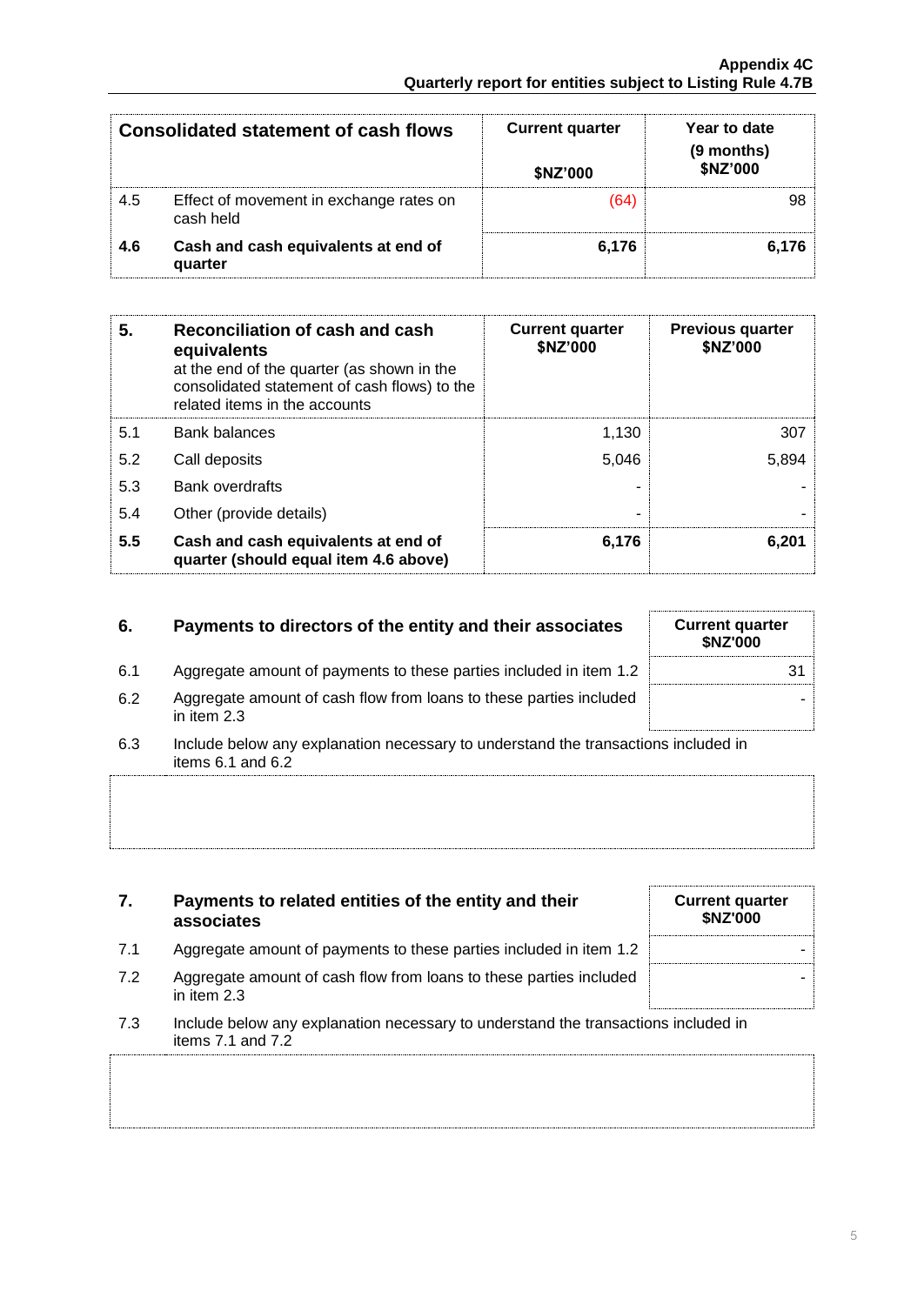| 8. | <b>Financing facilities available</b> |
|----|---------------------------------------|
|    | Add notes as necessary for an         |
|    | understanding of the position         |

- 8.1 Loan facilities
- 8.2 Credit standby arrangements
- 8.3 Other (please specify)

| <b>Total facility amount</b><br>at quarter end<br>\$NZ'000 | Amount drawn at<br>quarter end<br>\$NZ'000 |
|------------------------------------------------------------|--------------------------------------------|
| 2.425                                                      | 5,072                                      |
|                                                            |                                            |
|                                                            |                                            |
|                                                            |                                            |

8.4 Include below a description of each facility above, including the lender, interest rate and whether it is secured or unsecured. If any additional facilities have been entered into or are proposed to be entered into after quarter end, include details of those facilities as well.

On 19 September 2017 Martin Aircraft Company Limited entered into a HK\$57.8m (approximately NZ\$10m) loan facility with its majority shareholder KuangChi Science Limited (KCS). The loan from KCS can be drawn down quarterly over the next 12 months to provide funds to Martin Aircraft to enable continued development and commercialisation of Jetpacks. The first loan drawdown of HK\$14.45m was received in the quarter ended 31 December 2017. The second drawdown of HK \$14.45m was received on 26 January 2018. The third drawdown of HK\$14.45m has been made and funds received on 18 April 2018. The loan is unsecured and repayable in 12 months from the date of the agreement with interest being payable at the 12-month HIBOR rate plus a margin of 3%.

| 9.   | <b>Estimated cash outflows for next quarter</b> | <b>SNZ'000</b> |
|------|-------------------------------------------------|----------------|
| 9.1  | Research and development                        | 2,372          |
| 9.2  | Product manufacturing and operating costs       | 244            |
| 9.3  | Advertising and marketing                       | 24             |
| 9.4  | Leased assets                                   | 116            |
| 9.5  | Staff costs                                     | 434            |
| 9.6  | Administration and corporate costs              | 376            |
| 9.7  | Other (provide details if material)             | 130            |
| 9.8  | Disposal of Fixed Assets                        |                |
| 9.10 | <b>Total estimated cash outflows</b>            | 3,696          |

| 10.  | Acquisitions and disposals of<br>business entities<br>(items $2.1(b)$ and $2.2(b)$ above) | <b>Acquisitions</b> | <b>Disposals</b> |
|------|-------------------------------------------------------------------------------------------|---------------------|------------------|
| 10.1 | Name of entity                                                                            |                     |                  |
| 10.2 | Place of incorporation or<br>registration                                                 |                     |                  |
| 10.3 | Consideration for acquisition or<br>disposal                                              |                     |                  |
| 10.4 | Total net assets                                                                          |                     |                  |
| 10.5 | Nature of business                                                                        |                     |                  |